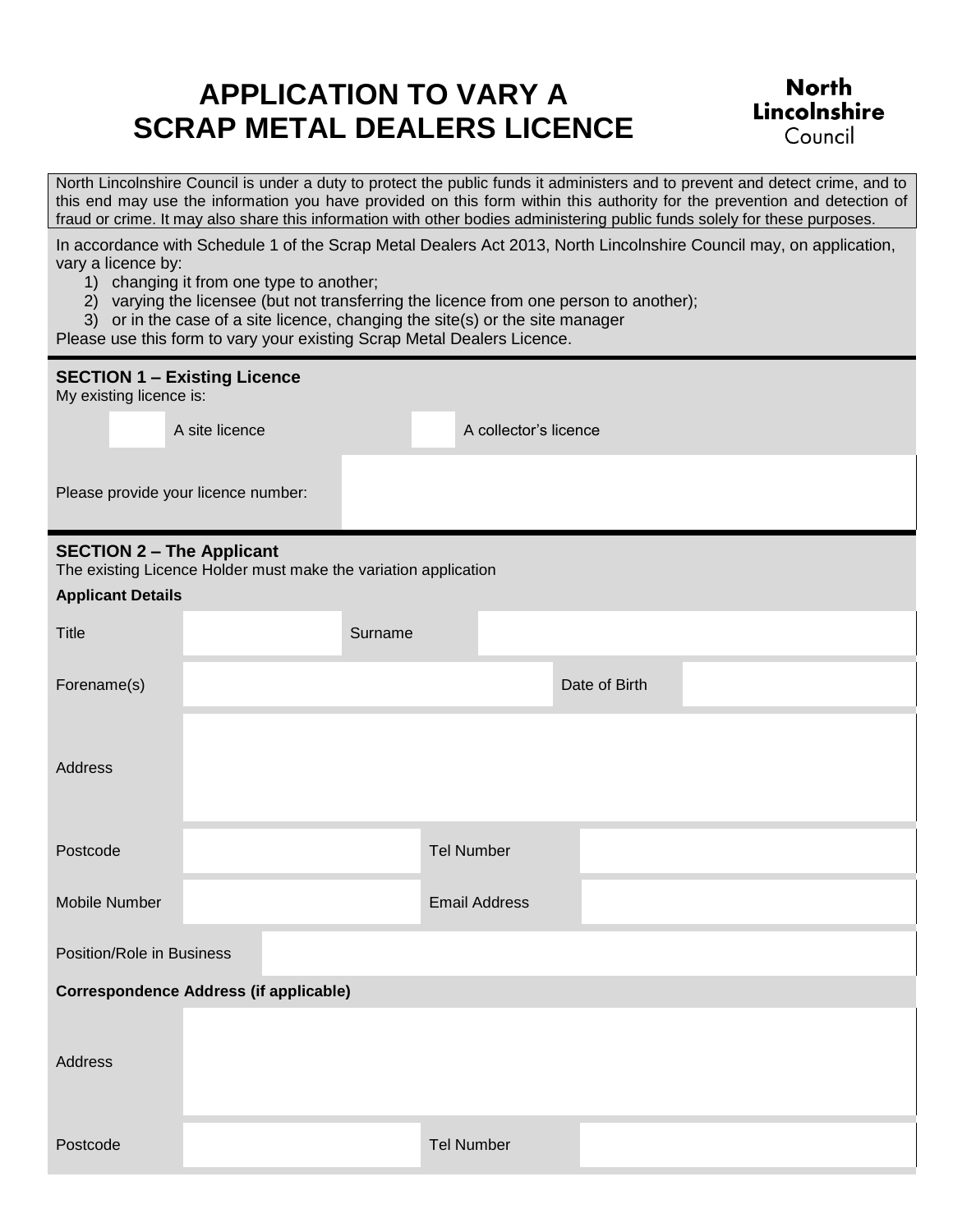| Mobile Number                                                                                 |                                                                                                                                                                                                                                                     | <b>Email Address</b>        |                                 |  |
|-----------------------------------------------------------------------------------------------|-----------------------------------------------------------------------------------------------------------------------------------------------------------------------------------------------------------------------------------------------------|-----------------------------|---------------------------------|--|
|                                                                                               |                                                                                                                                                                                                                                                     |                             |                                 |  |
| <b>Company Details (if applicable)</b>                                                        |                                                                                                                                                                                                                                                     |                             |                                 |  |
| <b>Company Name</b>                                                                           |                                                                                                                                                                                                                                                     |                             |                                 |  |
| <b>Company Number</b>                                                                         |                                                                                                                                                                                                                                                     |                             |                                 |  |
| <b>Registered Address</b>                                                                     |                                                                                                                                                                                                                                                     |                             |                                 |  |
| <b>SECTION 3 - The Variation</b>                                                              |                                                                                                                                                                                                                                                     |                             |                                 |  |
| The Variation I propose to make is:<br>Changing the<br>licence from<br>one type to<br>another | Changing<br>the licensee<br>details                                                                                                                                                                                                                 | Changing<br>the site        | Changing<br>the site<br>manager |  |
| (Please complete Section 4)                                                                   | (Please complete Section 5)                                                                                                                                                                                                                         | (Please complete Section 6) | (Please complete Section 7)     |  |
|                                                                                               | Section 4 - Changing the Licence from one type to another<br>Please provide as much information as possible below. If you are applying to vary a Collector's Licence by changing to a<br>Site Licence, please also complete the following sections. |                             |                                 |  |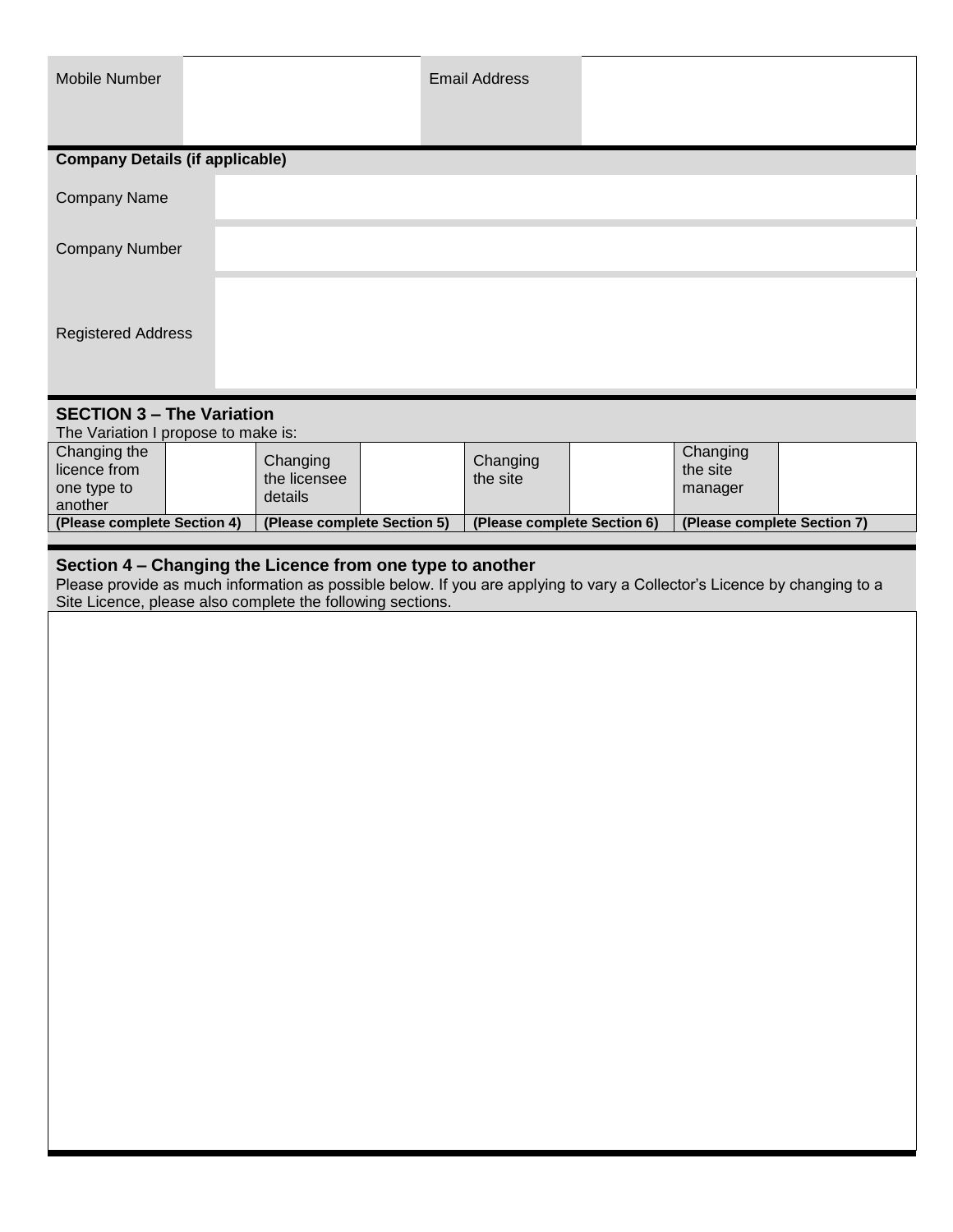## **Section 5 – Changing the Licensee details**

The licence cannot be transferred from one person to another, but you can vary the details of the licensee – for example, if the Directors of a Limited Company have changed. Please provide the details for each director, shadow director and company secretary. A Standard DBS Certificate must be provided for each new director, shadow director or company secretary. Please continue on a separate sheet if necessary.

| Title                     | Surname |                      |  |               |  |  |
|---------------------------|---------|----------------------|--|---------------|--|--|
| Forename(s)               |         |                      |  | Date of Birth |  |  |
| Address                   |         |                      |  |               |  |  |
| Postcode                  |         | <b>Tel Number</b>    |  |               |  |  |
| Mobile Number             |         | <b>Email Address</b> |  |               |  |  |
| Position/Role in Business |         |                      |  |               |  |  |
|                           |         |                      |  |               |  |  |
| <b>Title</b>              | Surname |                      |  |               |  |  |
| Forename(s)               |         |                      |  | Date of Birth |  |  |
| Address                   |         |                      |  |               |  |  |
| Postcode                  |         | <b>Tel Number</b>    |  |               |  |  |
| Mobile Number             |         | <b>Email Address</b> |  |               |  |  |

## **Section 6 - Changing the site**

|                | Please list the details for each site where you propose to carry on business as a scrap metal dealer in this local authority<br>area. If you operate more than two sites in the area, please provide details for each site on a continuation sheet |
|----------------|----------------------------------------------------------------------------------------------------------------------------------------------------------------------------------------------------------------------------------------------------|
| Site 1         |                                                                                                                                                                                                                                                    |
| Name or Number |                                                                                                                                                                                                                                                    |
|                |                                                                                                                                                                                                                                                    |
| Address        |                                                                                                                                                                                                                                                    |
|                |                                                                                                                                                                                                                                                    |
|                |                                                                                                                                                                                                                                                    |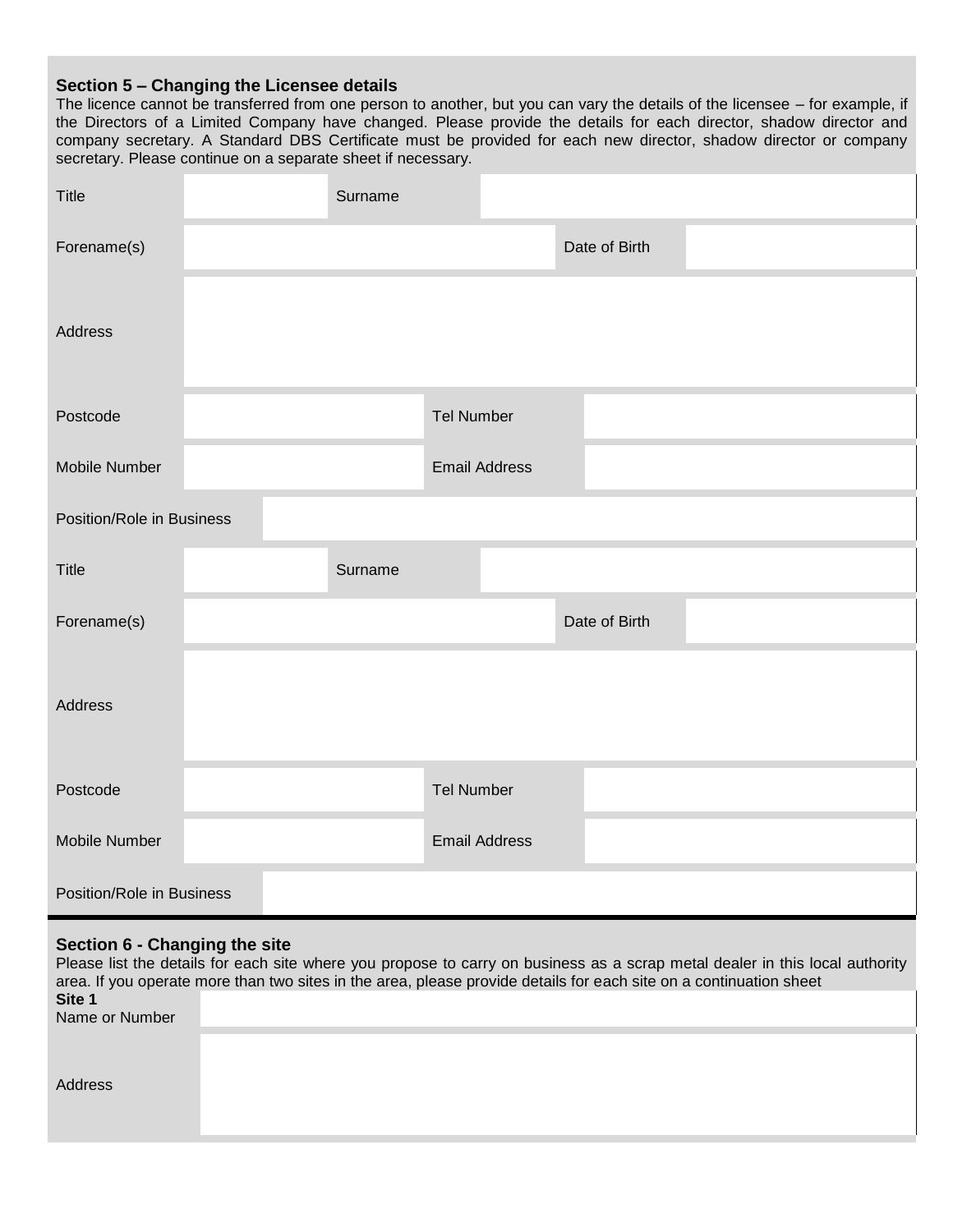| <b>Tel Number</b>                                                                      |                                                                                                                                     | <b>Email Address</b> |                                                                                                                             |
|----------------------------------------------------------------------------------------|-------------------------------------------------------------------------------------------------------------------------------------|----------------------|-----------------------------------------------------------------------------------------------------------------------------|
| Site 2<br>Name or Number                                                               |                                                                                                                                     |                      |                                                                                                                             |
|                                                                                        |                                                                                                                                     |                      |                                                                                                                             |
| Address                                                                                |                                                                                                                                     |                      |                                                                                                                             |
|                                                                                        |                                                                                                                                     |                      |                                                                                                                             |
| <b>Tel Number</b>                                                                      |                                                                                                                                     | <b>Email Address</b> |                                                                                                                             |
|                                                                                        | Section 7 - Changing the Site Manager<br>A Standard DBS Certificate must be provided if you are proposing to vary the site manager. |                      |                                                                                                                             |
| Title                                                                                  |                                                                                                                                     | Surname              |                                                                                                                             |
| Forename(s)                                                                            |                                                                                                                                     |                      | Date of Birth                                                                                                               |
|                                                                                        |                                                                                                                                     |                      |                                                                                                                             |
| Address                                                                                |                                                                                                                                     |                      |                                                                                                                             |
|                                                                                        |                                                                                                                                     |                      |                                                                                                                             |
| Postcode                                                                               |                                                                                                                                     | <b>Tel Number</b>    |                                                                                                                             |
| Mobile Number                                                                          |                                                                                                                                     | <b>Email Address</b> |                                                                                                                             |
| <b>Section 8 - Other Scrap Metal Sites</b><br>scrap metal dealer or proposes to do so: | The following Sections must be completed by all applicants                                                                          |                      | Please provide details of any site in the area of any other local authority at which the applicant carries on business as a |
| Address                                                                                |                                                                                                                                     |                      |                                                                                                                             |
| Postcode                                                                               |                                                                                                                                     | <b>Tel Number</b>    |                                                                                                                             |
|                                                                                        | commencement of the Scrap Metal Dealers Act 2013.                                                                                   |                      | Please name the local authority which has licensed this site, or to whom applications have been made if before              |
|                                                                                        |                                                                                                                                     |                      |                                                                                                                             |
| <b>Section 9 - Motor Salvage</b>                                                       |                                                                                                                                     |                      |                                                                                                                             |

Will your business consist of acting as a Motor Salvage Operator? This is defined as a business that:

- Wholly or in part recovers salvageable parts from motor vehicles for re-use or re-sale, and then sells the rest of the vehicle for scrap;
- Wholly or mainly involves buying written-off vehicles and then repairing and selling them off; and,
- Wholly or mainly buys or sells motor vehicles for the purpose of salvaging parts from them or repairing them and selling them off.

Yes Note and the Community of the Community of the Community of the Note and the Note and the Note and the Not